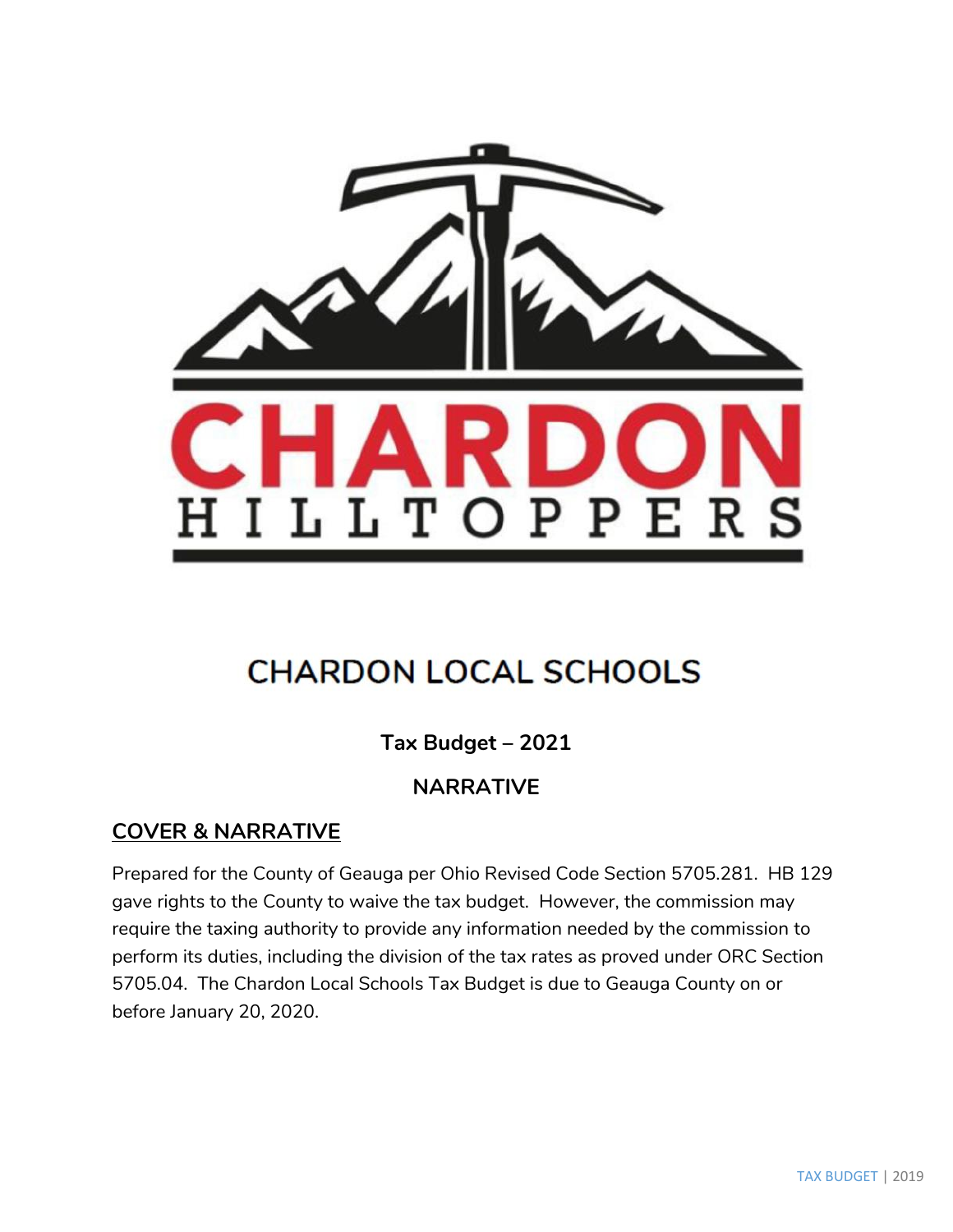# **INSTRUCTIONS**

The instructions located in the second tab labeled "instructions" details the required schedules and what they should include.

# **SCHEDULE 1**

Schedule 1 includes all levies inside and outside of the 10 mill limitation along with the original millage when voted. The total property valuation for agriculture, residential, commercial, and public utility is \$695,143,840 for 2019 and an estimated \$706,093,840 for 2020 and an estimated \$710,542,040 for 2021. This includes valuations from both Geauga and Lake County for calendar year 2019 and estimated calendar years 2020, and 2021. According to the most recent DTE 515 Composite Factor Report provided by the County on December 23, 2019 the voted millage rate on our total valuation has been adjusted per HB 920 from 80.68 total mill to 40.631139 total mill on agriculture and residential property and 48.712749 on commercial and public utility.

Commercial Class II property is up over \$7 million dollars from calendar year 2018. This can be attributed to Board of Revision Updates for commercial property in the city of Chardon, and new construction in Munson primarily for the Sisters of Notre Dame Property on 13000 Auburn Rd now valued at \$12,886,700 with a tax value of \$4,510,350.

The total estimated taxes received equates to \$29,134,533 for 2020 and \$30,529,062 for 2021, which is reduced to 98% of the total collection amount to allow for delinquent taxes. This total amount allows for collection of both Geauga County and Lake County Taxes for the district.

# **SCHEDULE 2**

Schedule 2 is a breakdown of revenue and expenditures for each fund managed by the school district. For the General Fund the taxes include both taxes received from Geauga and Lake Counties. The General Fund expenditures for fiscal year 2021 are equal to the forecasted amount of \$36,313,425.

The Auxiliary fund matches the state amount of \$1,260,000 and each of the Federal Grant accounts match the Ohio Department of Education CCIP for their respective revenue amounts. The remainder funds are estimated based on a five-year history of collections and expenditures. The largest difference is in the 022 fund because from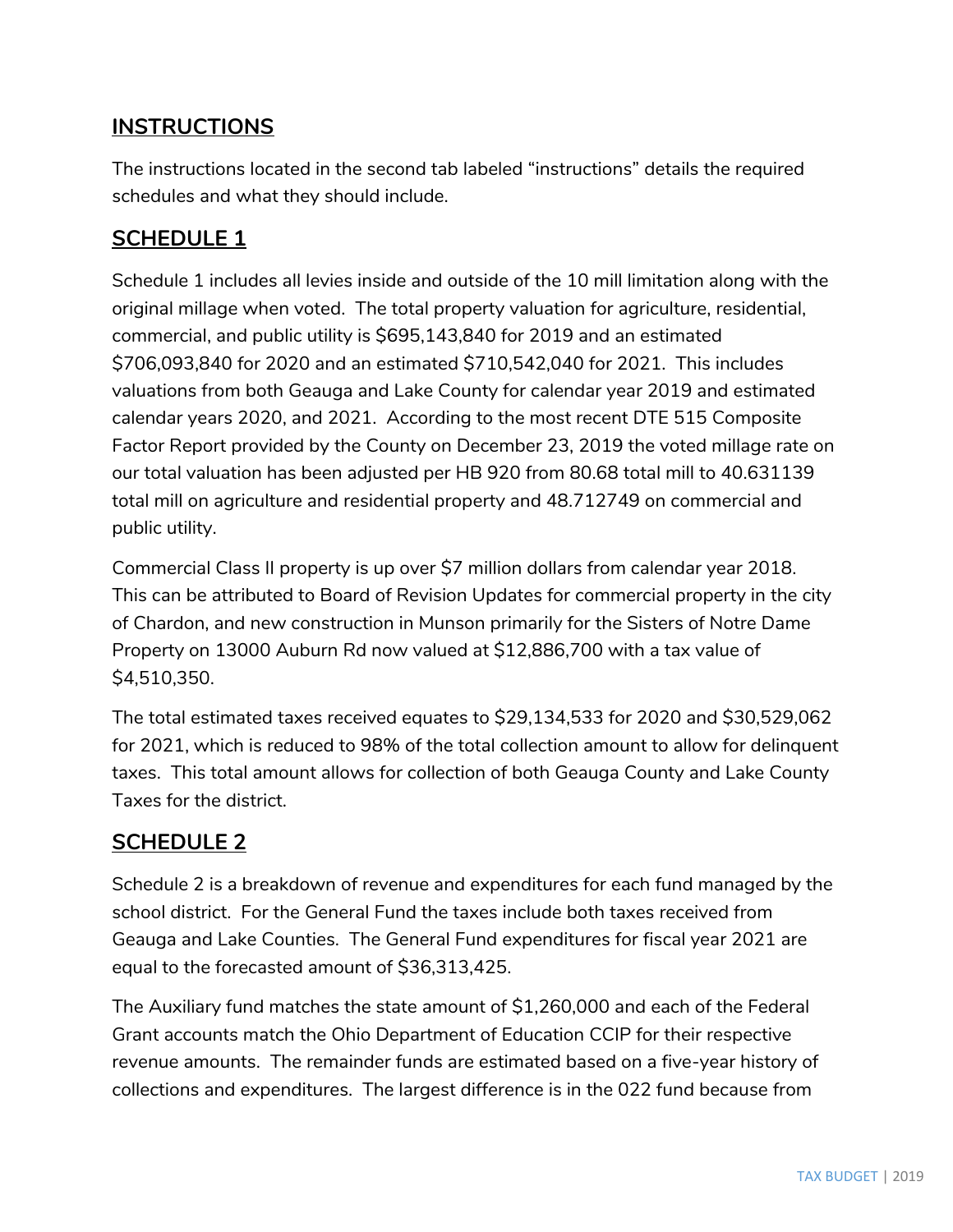calendar year 2020 forward this fund will be used to filter Workman's Compensation expenditures.

# **SCHEDULE 3, 4, AND 5**

These schedules are not used at this time.

# **EXHIBIT I**

The statement of fund activity has been included for both the General Fund and the Permanent Improvement Fund. The total revenue values match the revenue values in schedule 2 for these two funds. The expenditures also match Schedule 2 and can also be crossed to the specific forecast for the fund. The five-year forecast for general fund is included in Exhibit III for reference.

# **EXHIBIT II**

Exhibit II has the same values as Exhibit I but broken down into payment year for the general fund only on revenue and expenditures.

# **EXHIBIT II**

Exhibit III is a copy of what the five-year forecast will look like with the new valuations entered into the equation. This ties together with the projections in both Exhibit I and II.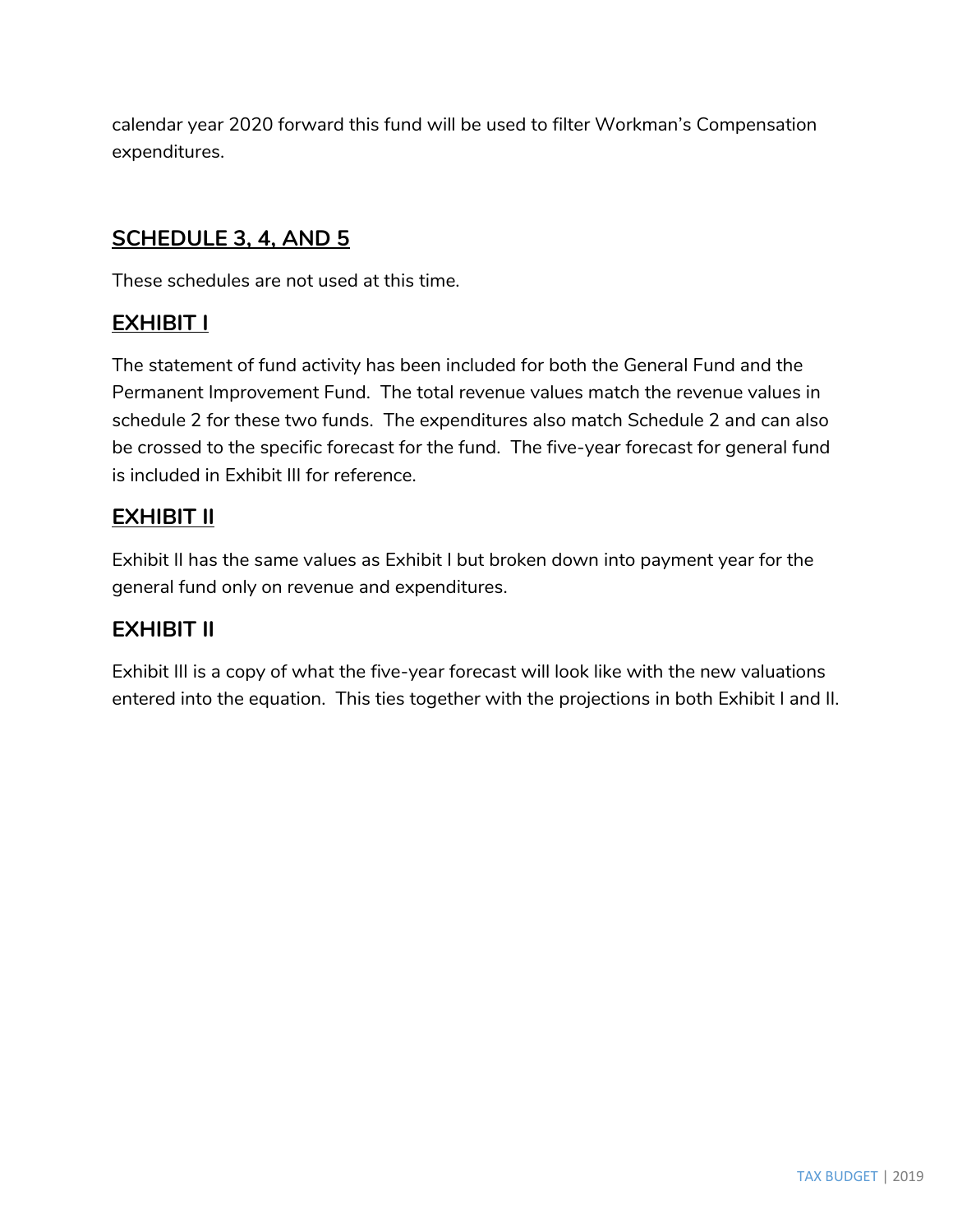# **ALTERNATIVE TAX BUDGET INFORMATION**

Name of School District **Chardon Local School District**

For the Fiscal Year Commencing July 1, 2020

Fiscal Officer Signature et al. 2008 and 2009 and 2009 and 2009 and 2009 and 2009 and 2009 and 2009 and 2009 and 2009 and 2009 and 2009 and 2009 and 2009 and 2009 and 2009 and 2009 and 2009 and 2009 and 2009 and 2009 and 2

# **COUNTY OF GEAUGA**

### **Background**

Substitute House Bill No. 129 (HB129) effective June 3, 2002, was enacted by the 124th General Assembly in part to allow a county budget commission to waive the requirement that a taxing authority adopt a tax budget for a political subdivision or other taxing unit, pursuant to Ohio Revised Code (ORC) Section 5705.281.

Under the law in effect prior to June 3, 2002, the budget commission could only waive the tax budget for a subdivision or other taxing unit that was receiving a share of the county undivided local government fund or the county undivided local government revenue assistance fund under an alternative method or formula pursuant to ORC Sections 5747.53 and 5747.63. Thus, tax budgets could be waived only for counties, municipalities, townships, and park districts. This restriction is now removed.

### **Ohio Revised Code Section 5705.281**

Under the amended version of this section pursuant to HB 129, a county budget commission, by an affirmative vote of a majority of the commission, including an affirmative vote by the county auditor, may waive the tax budget for any subdivision or other taxing unit. However, the commission may require the taxing authority to provide any information needed by the commission to perform its duties, including the division of the tax rates as provided under ORC Section 5705.04.

### **County Budget Commission Duties**

The county budget commission must still certify tax rates to each subdivision or other taxing unit, by March 1 for school districts and by September 1 for all other taxing authorities under ORC Section 5705.35, even when a tax budget is waived. Also, the commission is still required to issue an official certificate of estimated resources under ORC Section 5705.35 and amended official certificates of estimated resources under ORC Section 5705.36.

Therefore, when a budget commission is setting tax rates based on a taxing unit's need, for purposes of ORC Sections 5705.32, 5705.34, and 5705.341, its determination must be based on that other information the commission asked the taxing authority to provide under ORC Section 5705.281, when the tax budget was waived. Also, an official certificate must be based on that other information the commission asked the taxing authority to provide.

### **Alternative Tax Budget Information Filing Deadline**

The fiscal officer for each school district must file one copy of this document with the County Auditor on or before January 20, 2020. [Note: The traditional deadline for submission of the tax budget has been January 20. There is the potential for flexibility on this date as a result of HB 129 depending on the needs of the Budget Commission, but in order for them to be on track with the certificate of available resources, the date may need to be very close to January 20].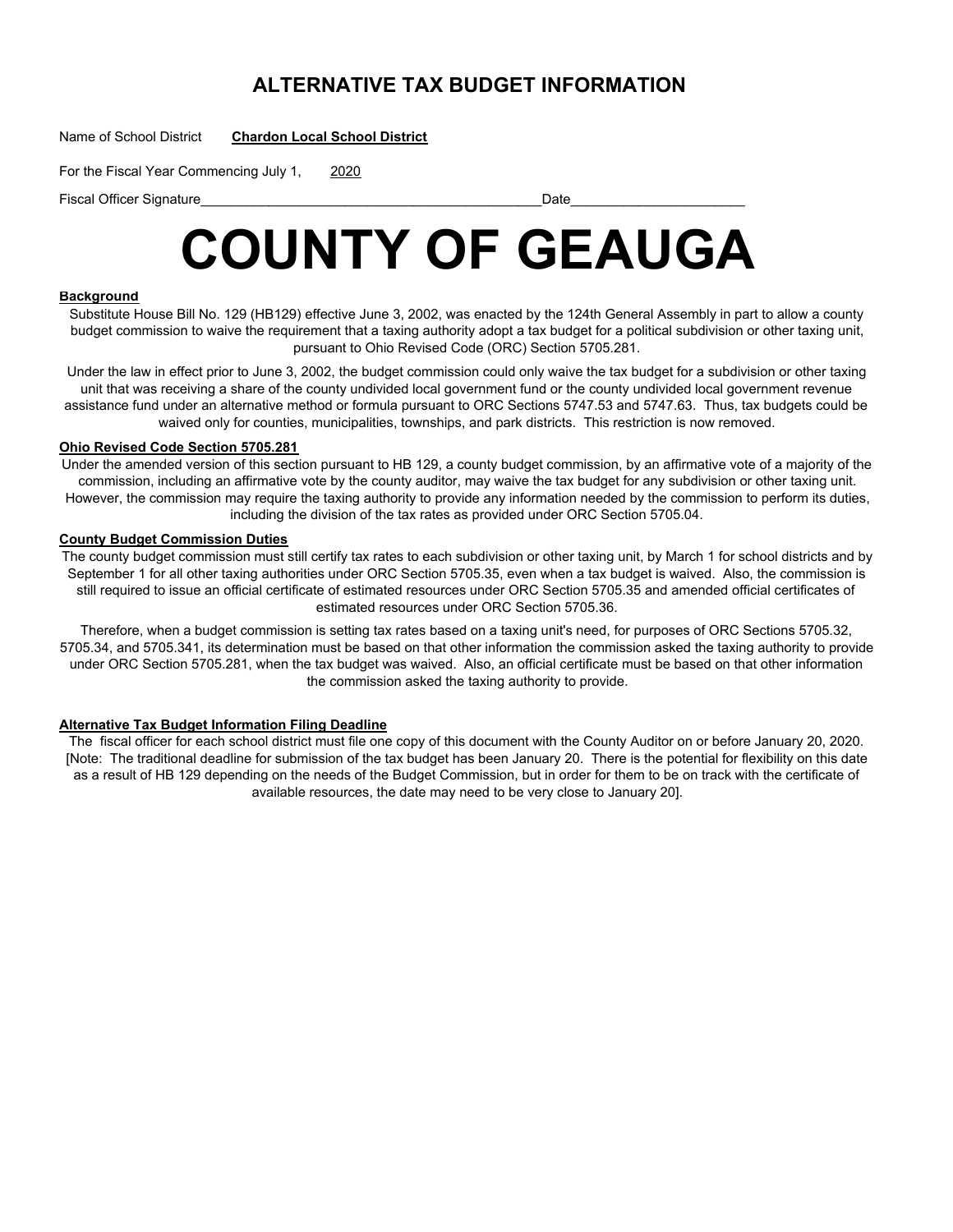# **GUIDELINES FOR COMPLETING THE ALTERNATIVE TAX BUDGET INFORMATION\***

### **SCHEDULE 1**

The general purpose of schedule 1 is to meet the requirement of Ohio Revised Code (ORC) Section 5705.04 which requires the taxing authority of each subdivision to divide the taxes levied into seperate levies. For help use the schedule B issued by the budget commission for the current year and add any new levies. This will help to ensure that no levies are missed.

In column 1 list only those individual funds which are requesting general property tax revenue. In column 2 purpose refers to the following terms, inside, current expenses, and special levy for example. In column 4 levy type refers to renewal, additional, and replacement for example. In column 9 identify the amount of general property tax you wish to request.

#### **NOTE:**

The general purpose of column 9 is to demonstrate the need to produce property tax revenues to cover the estimated expenditures for the budget year. ORC Section 5705.341 states in part;

 "Nothing in this section or any section of the ORC shall permit or require the levying of any rate of taxation, whether within the 10 mill limitation or whether the levy has been approved by the electors, the political subdivision or the charter of a municipal corporation in excess of such 10 mill limitation, unless such rate of taxation for the ensuing fiscal year is clearly required by a budget properly and lawfully, adopted under this chapter or by other information required per ORC 5705.281."

Property tax revenue includes real estate taxes, personal property taxes, homestead and rollback, and the personal property 10,000 exempt monies.

### **SCHEDULE 2**

The general purpose of schedule 2 is to produce an Official Certificate of Estimated Resources for all funds. In column 3, total estimated receipts should include all revenues plus transfers in. All taxing authorities, except school districts, must submit a list of all tax transfers.

### **SCHEDULE 3**

The general purpose of schedule 3 is to provide inside/charter millage for debt service. The basic security for payment of general obligation debt is the requirement of the levy of ad valorem property taxes within the 10 mill limitation imposed by Ohio law. Ohio law requires a levy and collection of ad valorem property tax to pay debt service on general obligation debt as it becomes due, unless that debt service is paid from other sources.

### **SCHEDULE 4**

The general purpose of schedule 4 is to provide for the proper amount of millage to cover debt service requirements on voted bond issues. Major capital improvement projects are sometimes financed through the use of voted bonds. The taxing authority seeks voter approval of general obligation bonds and of the levy of property taxes outside the indirect debt limitation in whatever amount is necessary to pay debt service on those bonds.

#### **SCHEDULE 5**

The general purpose of schedule 5 is to properly account for tax anticipation notes. See schedule 5 for more details.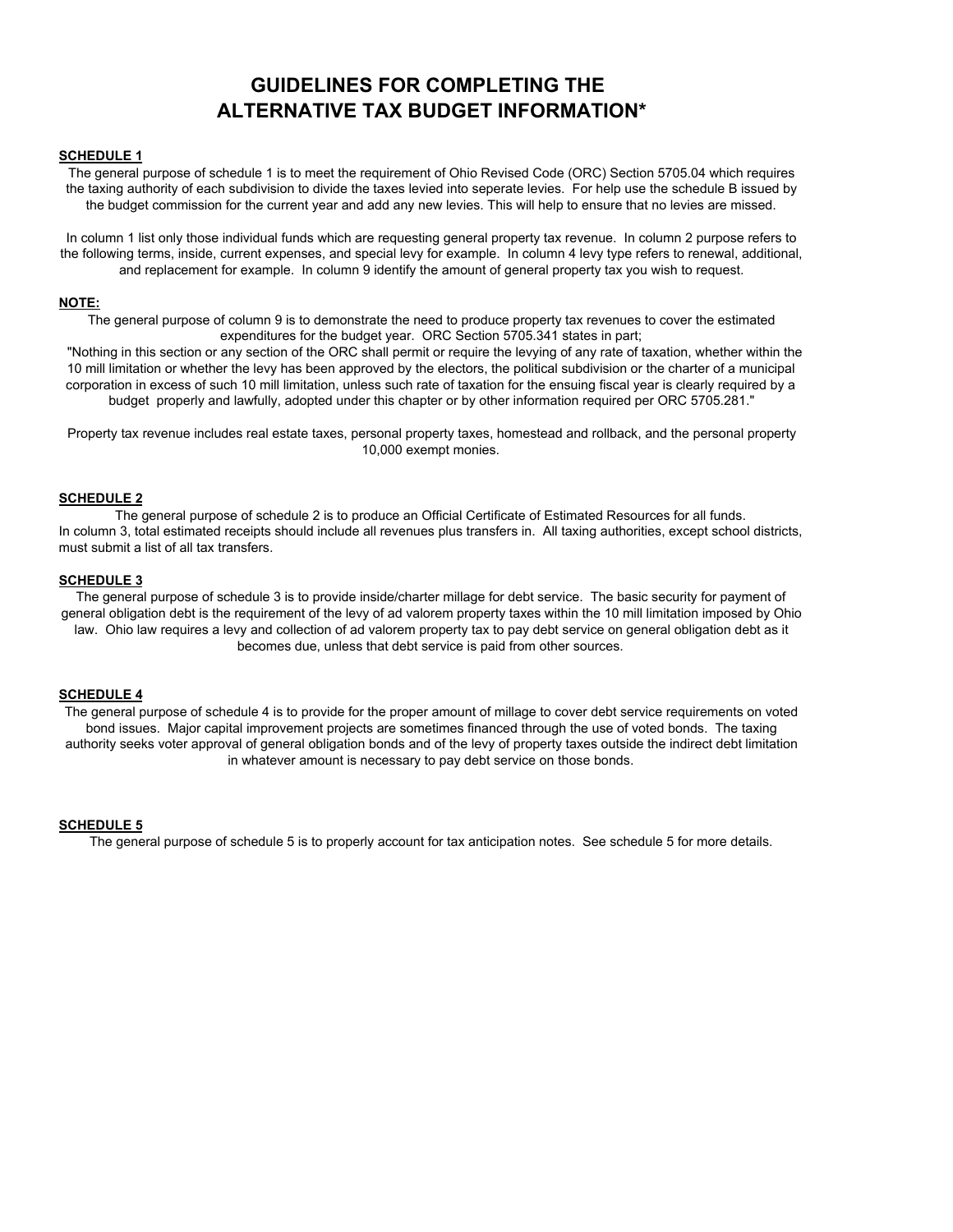# **DIVISION OF TAXES LEVIED**

(Levies Inside & Outside 10 Mill Limitation, Inclusive Of Debt Levies) (List All Levies Of The Taxing Authority)

# Funds (General, Permanent Im., Library, Other) **SCHEDULE 1** SCHEDULE 1

**2020 2021**

|                       |                         | Ш                                                | IV                            | $\vee$                                      | VI                             | VII                                   | VIII                          | IX                                             | IX                                             |
|-----------------------|-------------------------|--------------------------------------------------|-------------------------------|---------------------------------------------|--------------------------------|---------------------------------------|-------------------------------|------------------------------------------------|------------------------------------------------|
| Fund                  | Purpose                 | Authorized<br><b>By Voters</b><br>On<br>MM/DD/YY | Levy<br><b>Type</b>           | <b>Number</b><br>Of Years<br>Levy<br>To Run | Tax<br>Year<br>Begins/<br>Ends | Collection<br>Year<br>Begins/<br>Ends | Maximum<br>Rate<br>Authorized | Amount<br>Requested<br>Of Budget<br>Commission | Amount<br>Requested<br>Of Budget<br>Commission |
| General               | Inside Millage          |                                                  |                               |                                             |                                |                                       | 4.50                          | 3,068,532                                      | 3,148,886                                      |
| General               | <b>Current Expenses</b> |                                                  | Gen. Oper.                    | Continuing                                  | prior 1976                     |                                       | 26.60                         | 4,391,224                                      | 4,316,052                                      |
| General               | <b>Current Expenses</b> |                                                  | 1977 Gen. Oper.               | Continuing                                  | 1977                           | 1978                                  | 5.50                          | 894,968                                        | 895,247                                        |
| General               | <b>Current Expenses</b> |                                                  | 1982 Gen. Oper.               | Continuing                                  | 1982                           | 1983                                  | 4.90                          | 1,357,379                                      | 1,412,657                                      |
| General               | <b>Current Expenses</b> |                                                  | 1987 Gen. Oper.               | Continuing                                  | 1987                           | 1988                                  | 5.50                          | 1,529,365                                      | 1,591,763                                      |
| General               | <b>Current Expenses</b> |                                                  | 1989 Gen. Oper.               | Continuing                                  | 1989                           | 1990                                  | 7.30                          | 2,311,128                                      | 2,424,776                                      |
| General               | <b>Current Expenses</b> |                                                  | 1995 Gen. Oper.               | Continuing                                  | 1995                           | 1996                                  | 5.80                          | 2,470,624                                      | 2,645,351                                      |
| General               | <b>Current Expenses</b> |                                                  | 2000 Gen. Oper.               | Continuing                                  | 2000                           | 2001                                  | 4.78                          | 2,710,808                                      | 2,908,668                                      |
| General               | <b>Current Expenses</b> |                                                  | 2006 Gen. Oper.               | Continuing                                  | 2006                           | 2007                                  | 4.00                          | 2,626,793                                      | 2,805,648                                      |
| Permanent Improvement | <b>Special Levy</b>     |                                                  | 2006 Perm. Improv. Continuing |                                             | 2006                           | 2007                                  | 2.00                          | 1,313,396                                      | 1,402,824                                      |
| General               | <b>Current Expenses</b> |                                                  | 2013 Gen. Oper.               | Continuing                                  | 2013                           | 2014                                  | 5.9                           | 3,850,505                                      | 4,138,330                                      |
| General               | <b>Current Expenses</b> |                                                  | 2018 Gen. Oper.               | Continuing                                  | 2018                           | 2019                                  | 3.9                           | 2,609,740                                      | 2,838,860                                      |
| <b>Totals</b>         |                         |                                                  |                               |                                             |                                |                                       | 80.68                         |                                                |                                                |
|                       |                         |                                                  |                               |                                             |                                |                                       |                               |                                                |                                                |

**\$29,134,462.00 \$30,529,062.00**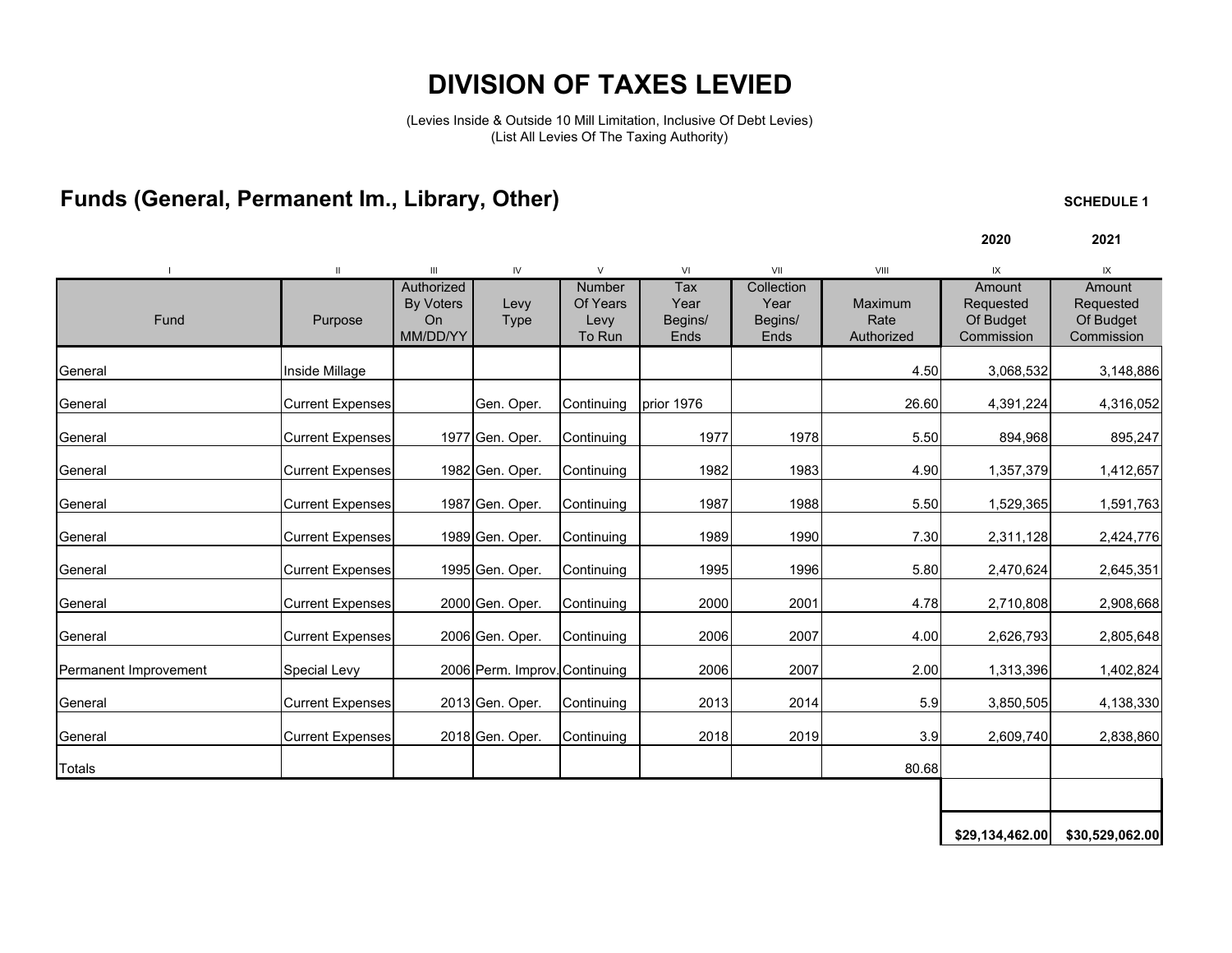|                                         |                                                        | <b>STATEMENT OF FUND ACTIVITY</b> |                           |                                            |                                                      |                                           |
|-----------------------------------------|--------------------------------------------------------|-----------------------------------|---------------------------|--------------------------------------------|------------------------------------------------------|-------------------------------------------|
|                                         |                                                        |                                   |                           |                                            |                                                      | <b>SCHEDULE 2</b>                         |
|                                         |                                                        |                                   |                           |                                            |                                                      |                                           |
| $\blacksquare$<br>Fund<br>BY            | $\mathbf{H}$<br>Beginning<br>Estimated<br>Unencumbered | $\rm III$<br>Total<br>Estimated   | Estimated<br><b>Taxes</b> | Total<br>Resources<br><b>Available For</b> | $\mathsf{v}$<br>Total<br>Estimated<br>Expenditures & | VI<br>Ending<br>Estimated<br>Unencumbered |
| Type<br>List Each Fund                  | <b>Fund Balance</b>                                    | Receipts/excluding Taxes          |                           | Expenditures                               | Encumbrances                                         | Balance                                   |
|                                         |                                                        |                                   |                           |                                            |                                                      |                                           |
| 001 - General Fund (Taxes)              | 14,634,897                                             | 7,868,371                         | 28,445,054                | 50,948,322                                 | 34,544,802                                           | 16,403,520                                |
| <b>Special Revenue Funds</b>            |                                                        |                                   |                           |                                            |                                                      |                                           |
| 018 - Public School Support             | 150,000                                                | 315,000                           |                           | 465,000                                    | 315,000                                              | 150,000                                   |
| 019 - Local Grants                      | 100,000                                                | 35,000                            |                           | 135,000                                    | 35,000                                               | 100,000                                   |
| 031 - Underground Storage Tanks         | 11,000                                                 | $\overline{0}$                    |                           | 11,000                                     | $\overline{0}$                                       | 11,000                                    |
| 300 - District Managed Student Activity | 50,000                                                 | 709,000                           |                           | 759,000                                    | 709,000                                              | 50,000                                    |
| 401 - Auxiliary fund                    | 0                                                      | 1,260,000                         |                           | 1,260,000                                  | 1,260,000                                            | 0                                         |
| 451 - Public Schools Connectivity       | $\mathbf 0$                                            | 18,000                            |                           | 18,000                                     | 18,000                                               | $\overline{0}$                            |
|                                         |                                                        |                                   |                           |                                            |                                                      |                                           |
| 467 - Student Wellness Fund             | 0                                                      | 186,566                           |                           | 186,566                                    | 186,566                                              | $\pmb{0}$                                 |
| 499 - Misc. State Grants                | 50,000                                                 | 195,000                           |                           | 245,000                                    | 195,000                                              | 50,000                                    |
| 516 - Title VI B                        | 0                                                      | 835,000                           |                           | 835,000                                    | 835,000                                              | 0                                         |
| 551 - Title III / LEP                   | $\mathsf 0$                                            | 3,100                             |                           | 3,100                                      | 3,100                                                | $\pmb{0}$                                 |
| 572 - Title I                           | 0                                                      | 290,000                           |                           | 290,000                                    | 290,000                                              | $\mathsf 0$                               |
| 590 - Title IIA                         | $\mathsf 0$                                            | 140,000                           |                           | 140,000                                    | 140,000                                              | $\pmb{0}$                                 |
| 599 - Other Federal Grants              | $\mathsf 0$                                            | 26,700                            |                           | 26,700                                     | 26,700                                               | $\pmb{0}$                                 |
|                                         |                                                        |                                   |                           |                                            |                                                      |                                           |
| <b>Total Special Revenue Funds</b>      | 361,000                                                | 4,013,366                         |                           | 4,374,366                                  | 4,013,366                                            | 361,000                                   |
|                                         |                                                        |                                   |                           |                                            |                                                      |                                           |
|                                         |                                                        |                                   |                           |                                            |                                                      |                                           |
| <b>Total Debt Service Funds</b>         | $\overline{0}$                                         | $\overline{0}$                    |                           | $\overline{0}$                             | $\mathbf 0$                                          | $\overline{0}$                            |
|                                         |                                                        |                                   |                           |                                            |                                                      |                                           |
| 003 - PI Fund (Taxes)                   | 1,744,187                                              | 5,500                             | 1,303,700                 | 3,053,387                                  | 1,905,000                                            | 1,148,387                                 |
|                                         |                                                        |                                   |                           |                                            |                                                      |                                           |
| <b>Total Capital Project Funds</b>      | 1,744,187                                              | 5,500                             | 1,303,700                 | 3,053,387                                  | 1,905,000                                            | 1,148,387                                 |
|                                         |                                                        |                                   |                           |                                            |                                                      |                                           |
| <b>Enterprise Funds</b>                 |                                                        |                                   |                           |                                            |                                                      |                                           |
| 006 - Nutrition Services                | 100,000                                                | 875,000                           |                           | 975,000                                    | 875,000                                              | 100,000                                   |
| 009 - Uniform School Supply             | 20,000                                                 | 165,000                           |                           | 185,000                                    | 165,000                                              | 20,000                                    |
| 011 - Summer School                     | 4,175                                                  | 0                                 |                           | 4,175                                      | $\mathsf 0$                                          | 4,175                                     |
| 012 - Community / Adult Education       | 24,700                                                 | $\mathsf 0$                       |                           | 24,700                                     | $\mathbf 0$                                          | 24,700                                    |
| 020 - District Fund/Latchkey            | 85,000                                                 | 120,000                           |                           | 205,000                                    | 120,000                                              | 85,000                                    |
|                                         |                                                        |                                   |                           |                                            |                                                      |                                           |
| <b>Total Enterprise Funds</b>           | 233,875                                                | 1,160,000                         | $\mathbf 0$               | 1,393,875                                  | 1,160,000                                            | 233,875                                   |
|                                         |                                                        |                                   |                           |                                            |                                                      |                                           |
| <b>Internal Service Funds</b>           |                                                        |                                   |                           |                                            |                                                      |                                           |
| 014 - Rotary                            | $\mathbf 0$                                            | $\mathsf 0$                       |                           | $\mathsf 0$                                | $\mathsf 0$                                          | 0                                         |
| 023 - Chromebook Self Insurance         | 30,000                                                 | $\mathbf 0$                       |                           | 30,000                                     | 30,000                                               | 0                                         |
| 024 - Health Insurance                  | 1,400,000                                              | 5,600,000                         |                           | 7,000,000                                  | 5,400,000                                            | 1,600,000                                 |
| 035 - Termination Benefits              | 200,000                                                | $\mathbf 0$                       |                           | 200,000                                    | 100,000                                              | 100,000                                   |
|                                         |                                                        |                                   |                           |                                            |                                                      |                                           |
| <b>Total Internal Service Funds</b>     | 1,630,000                                              | 5,600,000                         |                           | 7,230,000                                  | 5,530,000                                            | 1,700,000                                 |
|                                         |                                                        |                                   |                           |                                            |                                                      |                                           |
| <b>Agency Funds</b>                     |                                                        |                                   |                           |                                            |                                                      |                                           |
| 007 - Expendable Trusts                 | 20,000                                                 | $\pmb{0}$                         |                           | 20,000                                     | $\pmb{0}$                                            | 20,000                                    |
| 008 - Endowment                         | 70,000                                                 | $\pmb{0}$                         |                           | 70,000                                     | $\mathsf 0$                                          | 70,000                                    |
| 022 - District Agency                   | 15,000                                                 | 100,000                           |                           | 115,000                                    | 100,000                                              | 15,000                                    |
| 200 - Student Managed Activity          | 80,000                                                 | 100,000                           |                           | 180,000                                    | 100,000                                              | 80,000                                    |
|                                         |                                                        |                                   |                           |                                            |                                                      |                                           |
|                                         |                                                        |                                   |                           |                                            |                                                      |                                           |
|                                         |                                                        |                                   |                           |                                            |                                                      |                                           |
| <b>MEMORANDUM TOTALS</b>                | 18,788,960                                             | 18,847,237                        | 31,052,454                | 67,384,951                                 | 47,353,168                                           | 20,031,783                                |
|                                         |                                                        |                                   |                           |                                            |                                                      |                                           |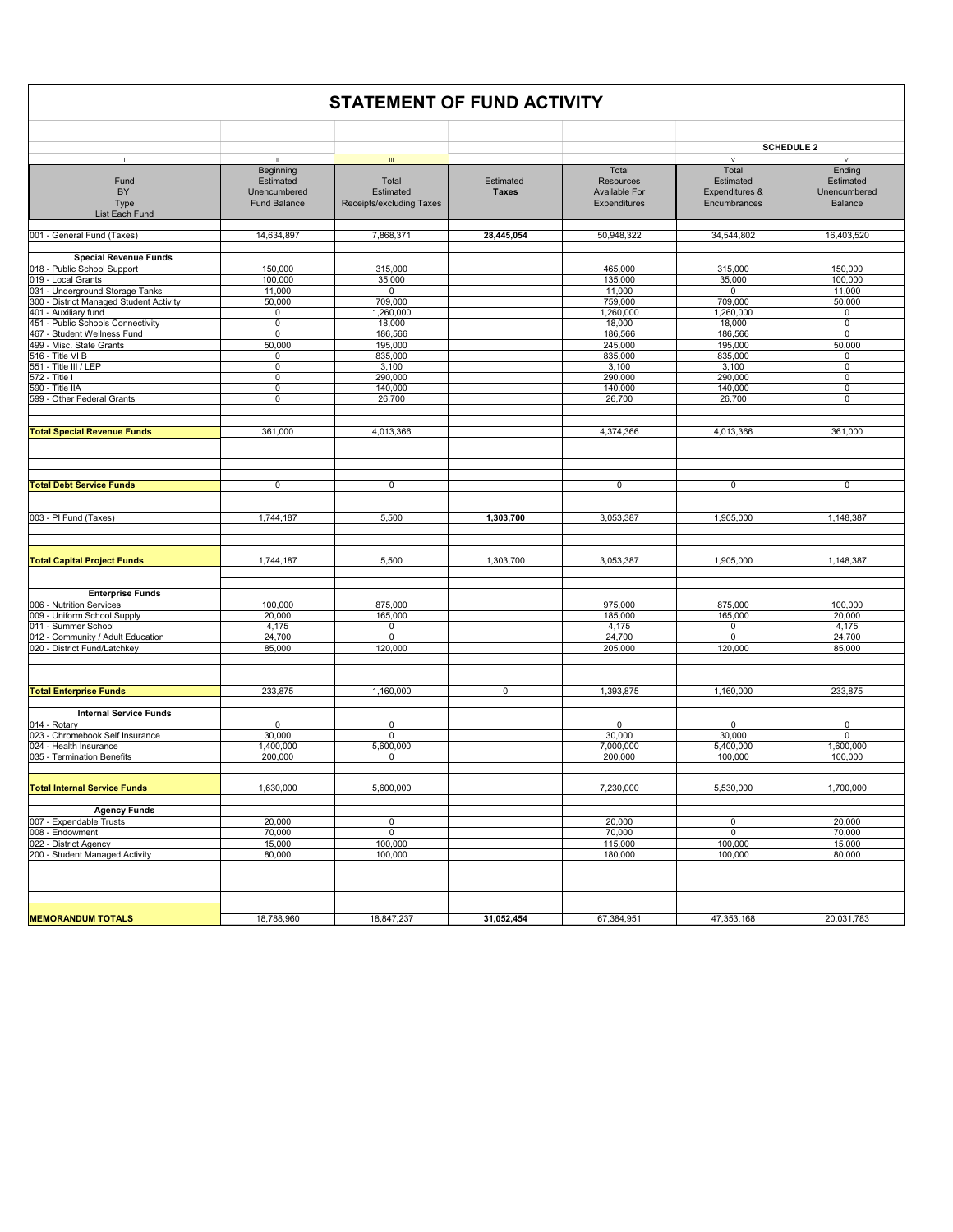**Schedule 3 is not applicable to Chardon Local Schools**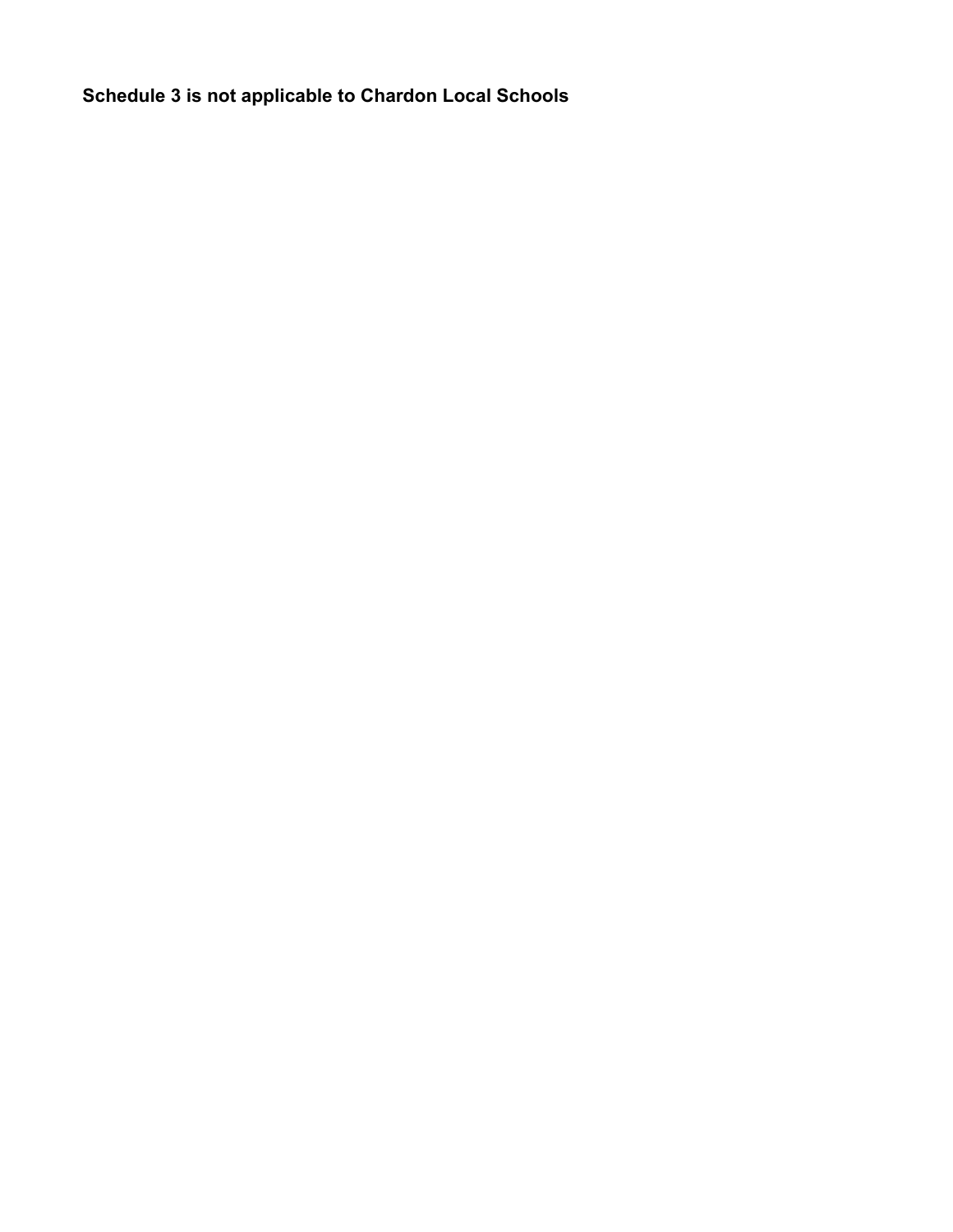# **SCHEDULE OF INDEBTEDNESS**

### *SCHEDULE 4*

| $\overline{\phantom{a}}$      | $\ensuremath{\mathsf{II}}$ | $\mathbf{III}$ | IV          | $\vee$                     | VI         | VII        | VIII                            | $\sf IX$                         |
|-------------------------------|----------------------------|----------------|-------------|----------------------------|------------|------------|---------------------------------|----------------------------------|
|                               | Authority                  |                |             |                            |            |            | <b>Principal Amount</b>         | <b>Amount Required</b>           |
|                               | for Levy                   |                |             |                            |            |            | Outstanding                     | To Meet                          |
|                               | Outside                    | Date<br>Of     |             | Ordinance<br>or Resolution | Serial     | Rate<br>of | At The Beginning<br>Of The Year | <b>Budget Year</b>               |
| <b>Irpose Of Notes Or Bon</b> | 10 mill<br>Limit           | <b>Issue</b>   | Date<br>Due |                            | or<br>Term | Interest   |                                 | Principal & Interest<br>Payments |
|                               |                            |                |             |                            |            |            |                                 |                                  |
| Inside 10 Mill Limit:         |                            |                |             |                            |            |            |                                 |                                  |
| N/A                           |                            |                |             |                            |            |            |                                 |                                  |
|                               |                            |                |             |                            |            |            |                                 |                                  |
|                               |                            |                |             |                            |            |            |                                 |                                  |
|                               |                            |                |             |                            |            |            |                                 |                                  |
|                               |                            |                |             |                            |            |            |                                 |                                  |
|                               |                            |                |             |                            |            |            |                                 |                                  |
| <b>TOTAL</b>                  | \$0.00                     |                |             |                            |            |            | \$0.00                          | \$0.00                           |
| Outside 10 Mill Limit:        |                            |                |             |                            |            |            |                                 |                                  |
| N/A                           |                            |                |             |                            |            |            |                                 |                                  |
|                               |                            |                |             |                            |            |            |                                 |                                  |
|                               |                            |                |             |                            |            |            |                                 |                                  |
|                               |                            |                |             |                            |            |            |                                 |                                  |
|                               |                            |                |             |                            |            |            |                                 |                                  |
| <b>TOTAL</b>                  | \$0.00                     |                |             |                            |            |            | \$0.00                          | \$0.00                           |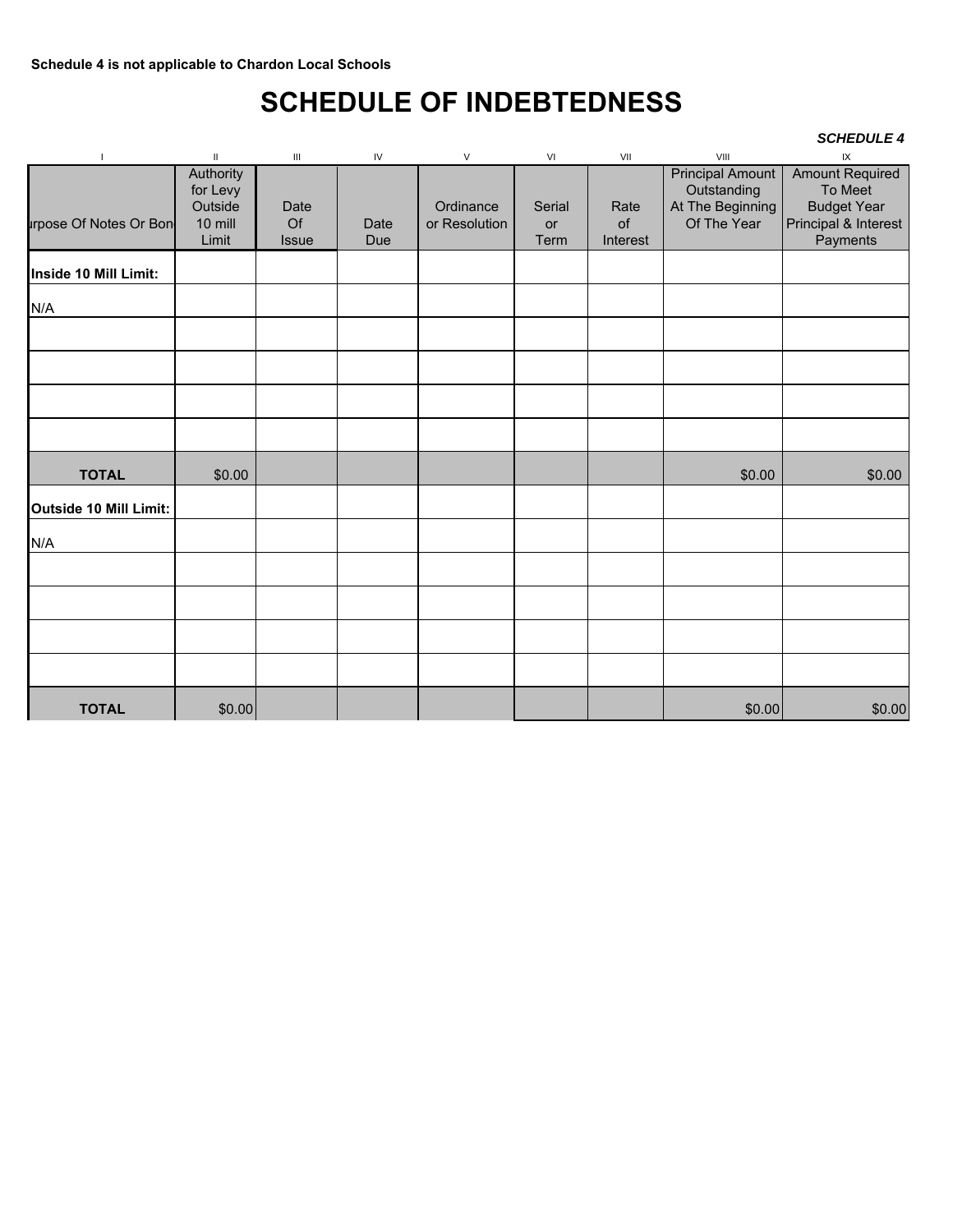# **TAX ANTICIPATION NOTES**

### **SCHEDULE 5**

Tax anticipation notes are issued in anticipation of the collection of the proceeds of a property tax levy. The amount of money required to cover debt service must be deposited into a bond retirement fund, from collections and distribution of the tax levy, in the amounts and at the times required to pay those debt charges as provided in the legislation authorizing the tax anticipation notes. (ORC Section 133.24)

The appropriation to the fund which normally receives the tax levy proceeds is limited to the balance available after deducting the amounts to be applied to debt service.

After the issuance of general obligation securities or of securities to which section 133.24 of the ORC applies, the taxing authority of the subdivision shall include in its annual tax budget, and levy a property tax in a sufficient amount, with any other monies available for the purpose, to pay the debt charges on the securities payable from property tax. (ORC Section 133.25)

|                                                                                  | Name Of<br><b>Tax Anticipation</b><br>Note Issue | Name Of<br><b>Tax Anticipation</b><br>Note Issue |
|----------------------------------------------------------------------------------|--------------------------------------------------|--------------------------------------------------|
|                                                                                  |                                                  |                                                  |
| Amount Required To Meet Budget Year Principal &<br>Interest Payments:            |                                                  |                                                  |
| <b>Principal Due</b>                                                             |                                                  |                                                  |
| <b>Principal Due Date</b>                                                        |                                                  |                                                  |
| Interest Due                                                                     |                                                  |                                                  |
| Interest Due Date                                                                |                                                  |                                                  |
| Interest Due                                                                     |                                                  |                                                  |
| Interest Due Date                                                                |                                                  |                                                  |
| Total                                                                            |                                                  |                                                  |
| Name Of The Special Debt Service Fund                                            |                                                  |                                                  |
| Amount Of Debt Service To Be Apportioned To The<br><b>Following Settlements:</b> |                                                  |                                                  |
| <b>February Real</b>                                                             |                                                  |                                                  |
| August Real                                                                      |                                                  |                                                  |
| June Tangible                                                                    |                                                  |                                                  |
| October Tangible                                                                 |                                                  |                                                  |
| Total                                                                            |                                                  |                                                  |
| Name Of Fund To Be Charged                                                       |                                                  |                                                  |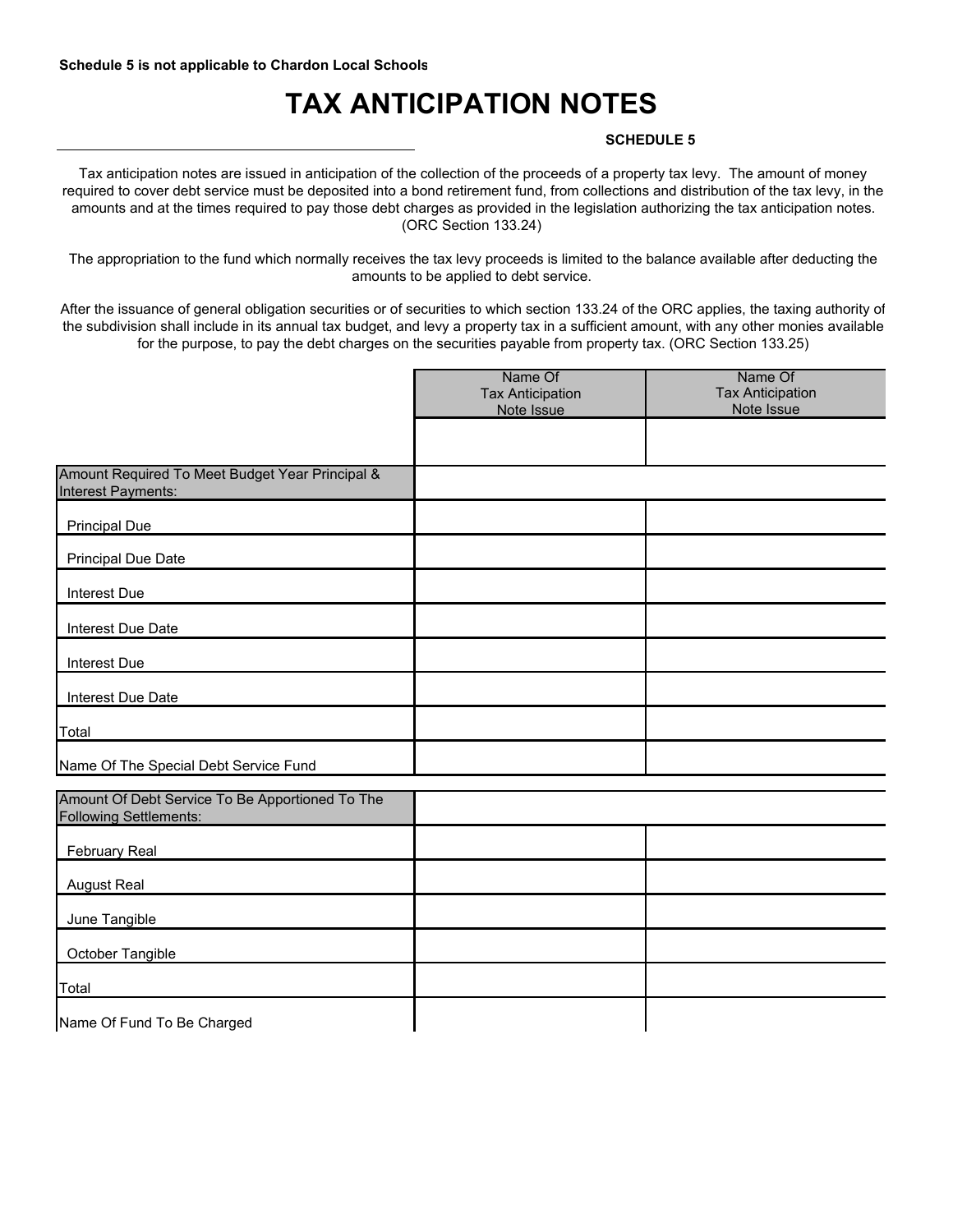# STATEMENT OF FUND ACTIVITY

(Complete only for General Fund , Bond Retirement Fund any other funds requesting general property tax revenue)

### Exhibit I

|                                               | <b>FUND: General Fund</b>       |                                 |                                            |                                                         |
|-----------------------------------------------|---------------------------------|---------------------------------|--------------------------------------------|---------------------------------------------------------|
|                                               | Ш                               | Ш                               | IV                                         | V                                                       |
| <b>DESCRIPTION</b>                            | For FY<br>2018<br><b>ACTUAL</b> | For FY<br>2019<br><b>ACTUAL</b> | 2020<br>Current<br>Year<br><b>ESTIMATE</b> | 2021<br><b>BUDGET</b><br><b>YEAR</b><br><b>ESTIMATE</b> |
| Revenues:<br>Property Taxes (Real & Personal) | \$23,207,464.00                 | \$23,874,186.00                 | \$25,300,603.00                            | \$25,872,388.00                                         |
| Homestead, Rollback & TVLR                    | \$2,513,779.00                  | \$2,539,758.00                  | \$2,558,906.00                             | \$2,572,673.00                                          |
| Other Revenue                                 | \$8,460,419.00                  | \$8,986,911.00                  | \$7,959,815.00                             | \$7,868,364.00                                          |
| <b>Total Revenues</b>                         | \$34,181,662.00                 | \$35,400,855.00                 | \$35,819,324.00                            | \$36,313,425.00                                         |
| <b>Total Expenditures</b>                     | \$32,585,200.00                 | \$32,494,287.83                 | \$33,281,588.00                            | \$34,544,802.00                                         |
| Revenue over (under) Expenditures             | \$1,596,462.00                  | \$2,906,567.17                  | \$2,537,736.00                             | \$1,768,623.00                                          |
| Beginning Cash Balance                        | \$8,094,149.00                  | \$9,690,594.00                  | \$12,597,161.17                            | \$15,134,897.17                                         |
| <b>Ending Cash Balance</b>                    | \$9,690,594.00                  | \$12,597,161.17                 | \$15,134,897.17                            | \$16,903,520.17                                         |
| Encumbrances at Year End                      | \$512,035.00                    | \$203,359.00                    | \$500,000.00                               | \$500,000.00                                            |

### FUND: Permanent Improvement

|                                          | Ш              | $\mathbf{III}$ | IV              | $\vee$          |
|------------------------------------------|----------------|----------------|-----------------|-----------------|
|                                          |                |                | 2020            | 2021            |
|                                          | For FY         | For FY         | Current         | <b>BUDGET</b>   |
| <b>DESCRIPTION</b>                       | 2018           | 2019           | Year            | <b>YEAR</b>     |
|                                          | <b>ACTUAL</b>  | <b>ACTUAL</b>  | <b>ESTIMATE</b> | <b>ESTIMATE</b> |
| <b>Revenues:</b>                         |                |                |                 |                 |
| Property Taxes (Real & Personal)         | \$1,172,147.00 | \$1,143,847.90 | \$1,145,740.00  | \$1,145,700.00  |
| Homestead, Rollback, 10,000 Exemption, & | \$158,864.00   | \$156,531.48   | \$161, 127.34   | \$158,000.00    |
|                                          |                |                |                 |                 |
| <b>Other Revenue</b>                     | \$8,273.00     | \$5,481.21     | \$265,500.00    | \$5,500.00      |
|                                          |                |                |                 |                 |
| <b>Total Revenues</b>                    | \$1,339,284.00 | \$1,305,860.59 | \$1,572,367.34  | \$1,309,200.00  |
| <b>Total Expenditures</b>                | \$1,184,860.00 | \$1,210,746.54 | \$1,327,101.00  | \$1,905,000.00  |
|                                          |                |                |                 |                 |
| Revenue over (under) Expenditures        | \$154,424.00   | \$95,114.05    | \$245,266.34    | (\$595,800.00)  |
|                                          |                |                |                 |                 |
| Beginning Cash Balance                   | \$1,349,383.00 | \$1,503,807.00 | \$1,598,921.05  | \$1,844,187.39  |
|                                          |                |                |                 |                 |
| Ending Cash Balance                      | \$1,503,807.00 | \$1,598,921.05 | \$1,844,187.39  | \$1,248,387.39  |
|                                          |                |                |                 |                 |
| Encumbrances at Year End                 | \$19,616.00    | \$403,307.02   | \$100,000.00    | \$100,000.00    |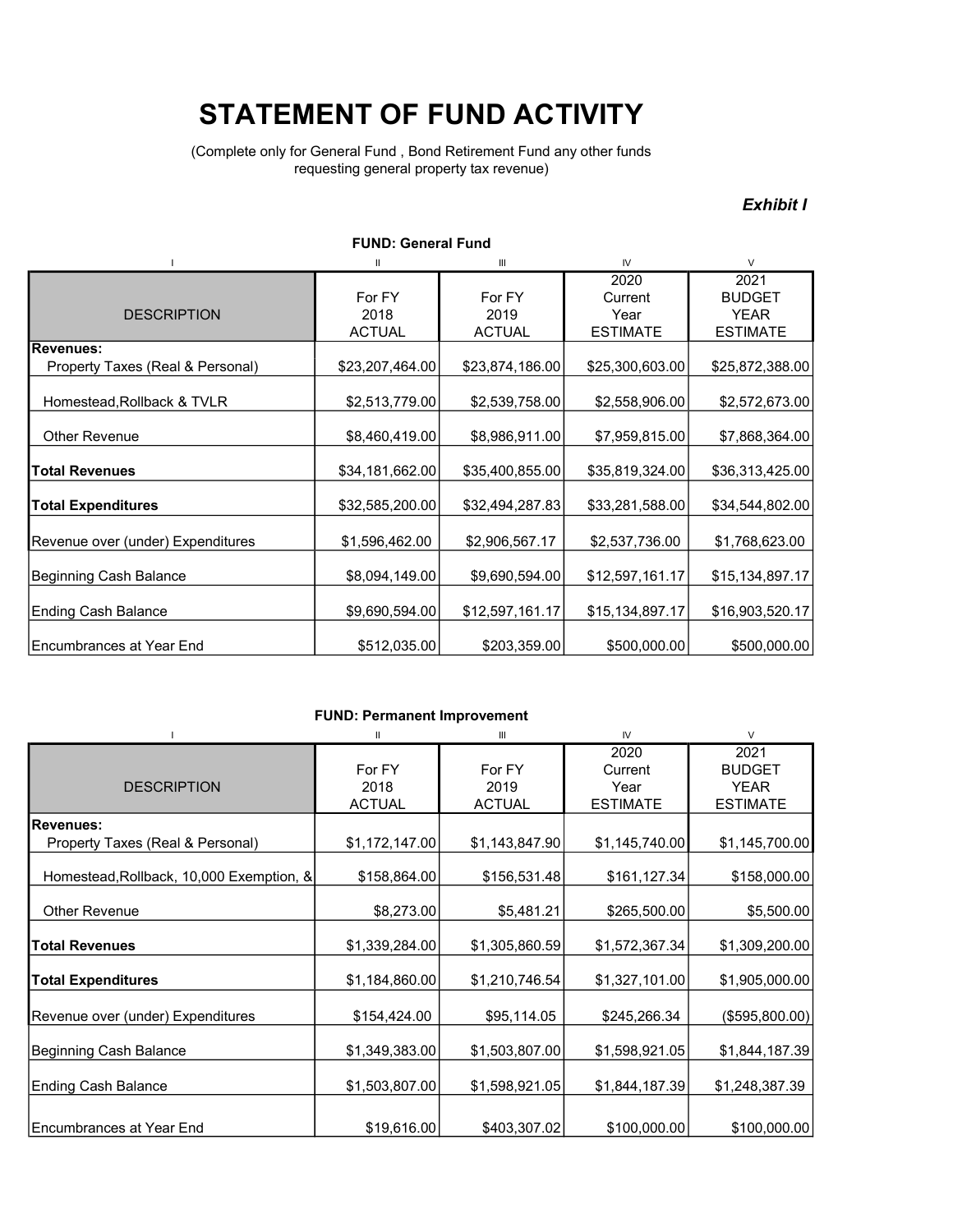### **FUND NAME: GENERALFUND NUMBER: 001 General**

### **EXHIBIT II**

Statement of Fund Activity - Calendar to Fiscal Breakdown

**FUND TYPE: GOVERNMENTAL**

### **Chardon Local School District PAGE 1 of 4**

|                                           |  | <b>FISCAL</b>      | <b>FISCAL</b>      | <b>FISCAL</b>      | <b>FISCAL</b>      | <b>FISCAL</b>  | 2021<br>$\overline{\phantom{0}}$ |          |               | <b>FISCAL</b> |
|-------------------------------------------|--|--------------------|--------------------|--------------------|--------------------|----------------|----------------------------------|----------|---------------|---------------|
|                                           |  | 2017               | 2018               | 2019               | 2020               | July 1,        | January 1                        |          | <b>FISCAL</b> | 2022          |
| <b>Description</b>                        |  | 4th Last           | 3rd Last           | 2nd Last           | Last               | through        | through                          |          | 2021          | July 1, thru  |
|                                           |  | <b>Fiscal Year</b> | <b>Fiscal Year</b> | <b>Fiscal Year</b> | <b>Fiscal Year</b> | <b>Dec. 31</b> | June 30                          |          | <b>TOTALS</b> | Dec. 31       |
|                                           |  | (2)                | (3)                | (4)                | (5)                | (6)            | (7)                              |          |               | (8)           |
| <b>REVENUES</b>                           |  |                    |                    |                    |                    |                |                                  |          |               |               |
| Taxes                                     |  |                    |                    |                    |                    |                |                                  |          |               |               |
| <b>General Property Taxes</b>             |  | 20,966,956         | 21,545,381         | 22,086,212         | 23,419,568         | 11,931,155     | 11,931,155                       |          | 23,862,310    | 12,003,640    |
| <b>Tangible Personal Property</b>         |  | 1,571,198          | 1,662,083          | 1,787,974          | 1,881,035          | 1,005,039      | 1,005,039                        |          | 2,010,078     | 1,035,276     |
| Income Tax                                |  | <sup>n</sup>       |                    |                    | $\Omega$           |                |                                  |          |               |               |
| <b>Total Taxes</b>                        |  | 22,538,154         | 23,207,464         | 23,874,186         | 25,300,603         | 12,936,194     | 12,936,194                       |          | 25,872,388    | 13,038,915    |
| Grants-in-Aid                             |  |                    |                    |                    |                    |                |                                  |          |               |               |
| Unrestricted Grants-in-Aid                |  | 6,689,830          | 6,017,648          | 5,922,668          | 5,828,992          | 2,913,560      | 2,913,560                        |          | 5,827,121     | 2,912,625     |
| Restricted Grants-in-Aid                  |  | 159,442            | 152,032            | 165,705            | 165,705            | 82,853         | 82,853                           |          | 165,705       | 82,853        |
|                                           |  |                    |                    |                    |                    |                |                                  |          |               |               |
| Total Grants-in-Aid                       |  | 6,849,272          | 6,169,680          | 6,088,373          | 5,994,697          | 2,996,413      | 2,996,413                        |          | 5,992,826     | 2,995,477     |
|                                           |  |                    |                    |                    |                    |                |                                  |          |               |               |
| Property Tax Allocation                   |  | 2,501,622          | 2,513,779          | 2,539,758          | 2,558,906          | 1,286,337      | 1,286,337                        |          | 2,572,673     | 1,294,024     |
| <b>Federal Sources</b>                    |  |                    |                    |                    |                    |                |                                  |          |               |               |
| All Other Revenue (Federal Rev entered at |  | 1,804,939          | 2,004,832          | 1,969,854          | 1,590,118          | 787,769        | 787,769                          |          | 1,575,538     | 780,651       |
| <b>Other Financing Sources</b>            |  |                    |                    |                    |                    |                |                                  |          |               |               |
| Sale of Notes                             |  | $\Omega$           | 0                  | n                  | $\mathbf 0$        | $\Omega$       |                                  | $\Omega$ | $\Omega$      | $\Omega$      |
| State Emergency Loans and Advancer        |  | $\Omega$           | 0                  |                    | $\mathbf 0$        |                |                                  | $\Omega$ | $\Omega$      | 0             |
| Operating Transfers In                    |  | $\Omega$           |                    | 463,075            | $\Omega$           |                |                                  | $\Omega$ |               | $\Omega$      |
| Advance In                                |  | 42,000             | 82,000             | 222,510            | 200,000            | 62,500         | 62,500                           |          | 125,000       | 62,500        |
| All Other Financing Sources               |  | 125,566            | 203,907            | 243,099            | 175,000            | 87,500         | 87,500                           |          | 175,000       | 87,500        |
| <b>Total Other Revenue Sources</b>        |  | 167,566            | 285,907            | 928,684            | 375,000            | 150,000        | 150,000                          |          | 300,000       | 150,000       |
| <b>TOTAL ALL REVENUES</b>                 |  | 33,861,553         | 34,181,662         | 35,400,855         | 35,819,324         | 18,156,712     | 18,156,712                       |          | 36,313,425    | 18,259,067    |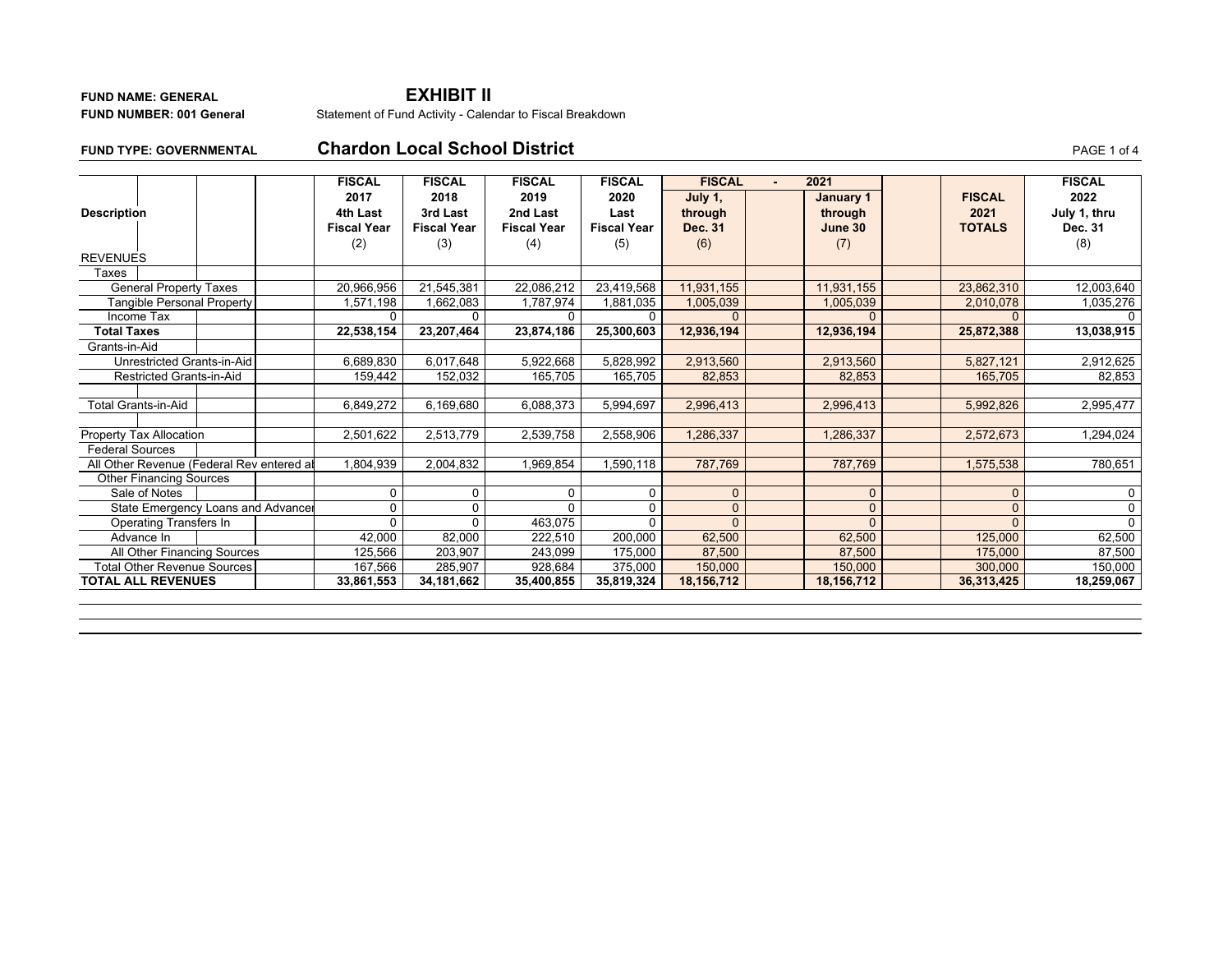### **EXHIBIT II**

### **Chardon Local School District**

|                                                    |  | <b>FISCAL</b>            | <b>FISCAL</b>            | <b>FISCAL</b>            | <b>FISCAL</b>      | <b>FISCAL -</b> | 2021         |                | <b>FISCAL</b>           |
|----------------------------------------------------|--|--------------------------|--------------------------|--------------------------|--------------------|-----------------|--------------|----------------|-------------------------|
|                                                    |  | 2017                     | 2018                     | 2019                     | 2020               | July 1,         | January 1    | <b>FISCAL</b>  | 2022                    |
| <b>Description</b>                                 |  | 4th Last                 | 3rd Last                 | 2nd Last                 | Last               | through         | through      | 2021           | July 1, thru            |
|                                                    |  | <b>Fiscal Year</b>       | <b>Fiscal Year</b>       | <b>Fiscal Year</b>       | <b>Fiscal Year</b> | <b>Dec. 31</b>  | June 30      | <b>TOTALS</b>  | Dec. 31                 |
|                                                    |  | (2)                      | (3)                      | (4)                      | (5)                | (6)             | (7)          |                | (8)                     |
| <b>EXPENDITURES</b>                                |  |                          |                          |                          |                    |                 |              |                |                         |
| 1000 Instruction                                   |  |                          |                          |                          |                    |                 |              |                |                         |
| 100 Personal Services                              |  | 18,081,598               | 18,290,934               | 18,017,958               | 18,727,070         | 9,679,789       | 9,679,789    | 19,359,578     | 10,011,960              |
| 200 Employees Retirement and Ins Ben               |  | 6,946,450                | 7,425,958                | 7,797,114                | 7,964,233          | 4,200,451       | 4,200,451    | 8,400,902      | 4,500,507               |
| 400 Purchased Services                             |  | 4,765,327                | 5,000,540                | 4,189,601                | 4,335,642          | 2,261,750       | 2,261,750    | 4,523,500      | 2,326,877               |
| 500 Supplies and Materials                         |  | 1,047,089                | 862,563                  | 777,225                  | 976,318            | 489,209         | 489,209      | 978,418        | 546,709                 |
| 600 Capital Outlay                                 |  | 85,636                   | 74,125                   | 267,934                  | 271,953            | 138,016         | 138,016      | 276,032        | 140,086                 |
| 700 Obsolete Object Code                           |  |                          |                          |                          | 0                  | $\Omega$        |              |                |                         |
| 800 Miscellaneous Objects                          |  | 538,349                  | 563,587                  | 531,372                  | 531,372            | 265,686         | 265,686      | 531,372        | 265,686                 |
|                                                    |  |                          |                          |                          |                    |                 |              |                |                         |
| <b>Total Instruction</b>                           |  | 31,464,449               | 32,217,707               | 31,581,204               | 32,806,588         | 17,034,901      | 17,034,901   | 34,069,802     | 17,791,824              |
| 2000 Supporting Services                           |  |                          |                          |                          |                    |                 |              |                |                         |
| 100 Personal Services                              |  | $\sim$                   | $\sim$                   |                          | 0                  | $\mathbf{0}$    | $\Omega$     | $\Omega$       | $\mathbf 0$             |
| 200 Employees Retirement and Ins Ben               |  | $\blacksquare$           | ٠                        |                          | $\mathbf 0$        | $\overline{0}$  | $\mathbf{0}$ | $\overline{0}$ | 0                       |
| 400 Purchased Services                             |  |                          |                          |                          | $\mathbf 0$        | $\overline{0}$  | $\mathbf{0}$ | $\mathbf{0}$   | $\mathbf 0$             |
| 500 Supplies and Materials                         |  |                          | ۰                        |                          | 0                  | $\overline{0}$  | $\Omega$     | $\mathbf{0}$   | $\mathbf 0$             |
| 600 Capital Outlay                                 |  |                          | $\blacksquare$           | ÷                        | 0                  | $\overline{0}$  | $\mathbf{0}$ | $\mathbf{0}$   | $\mathbf 0$             |
| 700 Obsolete Object Code                           |  |                          | $\blacksquare$           | ۰                        | $\overline{0}$     | $\overline{0}$  | $\Omega$     | $\overline{0}$ | $\overline{0}$          |
| 800 Miscellaneous Objects                          |  |                          | $\sim$                   | $\overline{\phantom{a}}$ | 0                  | $\overline{0}$  | $\Omega$     | $\overline{0}$ | $\overline{0}$          |
| <b>Total Supporting Services</b>                   |  | $\mathbf{0}$             | $\mathbf{0}$             | 0                        | 0                  | $\mathbf{0}$    | $\mathbf{0}$ | $\mathbf{0}$   | $\overline{\mathbf{0}}$ |
|                                                    |  |                          |                          |                          |                    |                 |              |                |                         |
| 3000 Operation of Non-Instructional Service        |  |                          |                          |                          |                    |                 |              |                |                         |
| 100 Personal Services                              |  | $\sim$                   | $\sim$                   | $\blacksquare$           | 0                  | $\mathbf{0}$    | $\Omega$     | $\mathbf{0}$   | $\overline{0}$          |
| 200 Employees Retirement and Ins Ben               |  | $\sim$                   |                          |                          | 0                  | $\mathbf{0}$    | $\Omega$     | $\overline{0}$ | $\overline{0}$          |
| 400 Purchased Services                             |  |                          |                          |                          | $\Omega$           | $\mathbf{0}$    | $\Omega$     | $\Omega$       | $\overline{0}$          |
| 500 Supplies and Materials                         |  |                          |                          |                          | 0                  | $\mathbf{0}$    | $\Omega$     | $\overline{0}$ | $\overline{0}$          |
| 600 Capital Outlay                                 |  | $\sim$                   | $\overline{\phantom{a}}$ | $\overline{\phantom{a}}$ | $\Omega$           | $\mathbf{0}$    | $\Omega$     | $\Omega$       | $\mathbf 0$             |
| 700 Capital Outlay - Replacement                   |  | $\overline{\phantom{a}}$ | $\blacksquare$           | $\blacksquare$           | 0                  | $\overline{0}$  | $\Omega$     | $\overline{0}$ | $\overline{0}$          |
| 800 Miscellaneous Objects                          |  | $\sim$                   | $\blacksquare$           | $\overline{\phantom{a}}$ | $\Omega$           | $\overline{0}$  | $\Omega$     | $\Omega$       | $\mathbf 0$             |
| <b>Total Operation of Non-Instructional Servan</b> |  | $\mathbf 0$              | 0                        | 0                        | $\mathbf 0$        | $\mathbf{0}$    | $\mathbf{0}$ | $\mathbf{0}$   | $\mathbf 0$             |

PAGE 2 of 4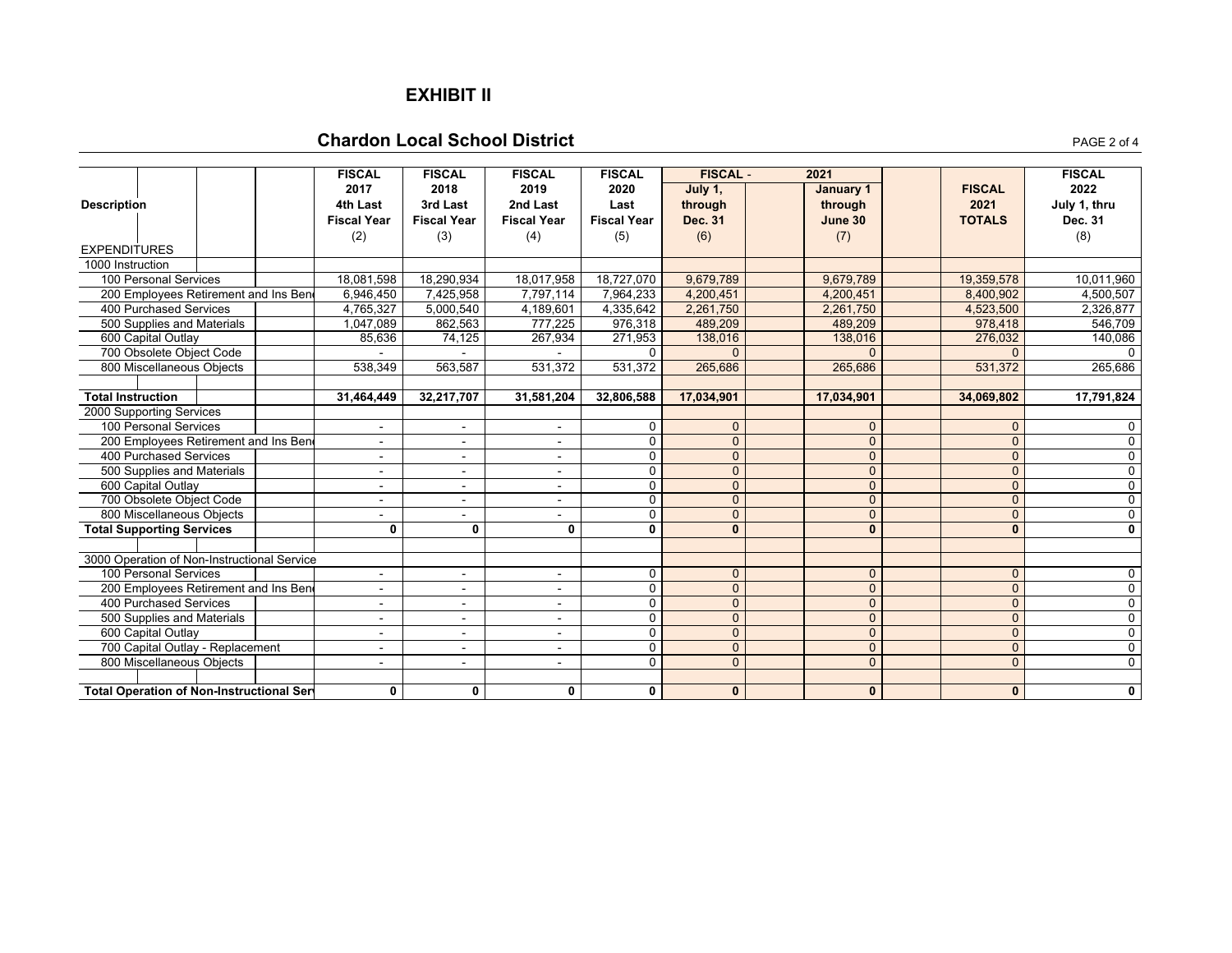### **EXHIBIT II**

### **Chardon Local School District**

| <b>Description</b><br>4000 Extracurricular Activities<br>100 Personal Services | 200 Employees Retirement and Ins Bene<br>400 Purchased Services | <b>FISCAL</b><br>2017<br>4th Last<br><b>Fiscal Year</b><br>(2)<br>$\overline{\phantom{a}}$<br>$\blacksquare$<br>$\overline{\phantom{0}}$ | <b>FISCAL</b><br>2018<br>3rd Last<br><b>Fiscal Year</b><br>(3)<br>$\blacksquare$<br>$\sim$<br>$\blacksquare$ | <b>FISCAL</b><br>2019<br>2nd Last<br><b>Fiscal Year</b><br>(4)<br>$\sim$<br>$\blacksquare$ | <b>FISCAL</b><br>2020<br>Last<br><b>Fiscal Year</b><br>(5)<br>0<br>$\mathbf 0$<br>$\Omega$<br>$\mathbf 0$ | <b>FISCAL</b><br>July 1,<br>through<br><b>Dec. 31</b><br>(6)<br>$\mathbf{0}$<br>$\overline{0}$<br>$\overline{0}$<br>$\overline{0}$ | $\overline{\phantom{a}}$ | 2021<br>January 1<br>through<br>June 30<br>(7)<br>$\Omega$<br>$\Omega$<br>$\Omega$<br>$\Omega$ | <b>FISCAL</b><br>2021<br><b>TOTALS</b><br>$\Omega$<br>$\mathbf{0}$<br>$\mathbf{0}$<br>$\overline{0}$ | <b>FISCAL</b><br>2022<br>July 1, thru<br><b>Dec. 31</b><br>(8)<br>0<br>0<br>$\mathbf 0$ |
|--------------------------------------------------------------------------------|-----------------------------------------------------------------|------------------------------------------------------------------------------------------------------------------------------------------|--------------------------------------------------------------------------------------------------------------|--------------------------------------------------------------------------------------------|-----------------------------------------------------------------------------------------------------------|------------------------------------------------------------------------------------------------------------------------------------|--------------------------|------------------------------------------------------------------------------------------------|------------------------------------------------------------------------------------------------------|-----------------------------------------------------------------------------------------|
| 600 Capital Outlay                                                             | 500 Supplies and Materials                                      | $\blacksquare$<br>$\blacksquare$                                                                                                         | $\sim$<br>$\sim$                                                                                             | $\overline{\phantom{a}}$<br>$\sim$                                                         | $\mathbf{0}$                                                                                              | $\overline{0}$                                                                                                                     |                          | $\Omega$                                                                                       | $\mathbf{0}$                                                                                         | $\mathbf 0$<br>0                                                                        |
|                                                                                | 700 Obsolete Object Code                                        | $\blacksquare$                                                                                                                           | $\sim$                                                                                                       | ٠                                                                                          | $\mathbf 0$                                                                                               | $\overline{0}$                                                                                                                     |                          | $\overline{0}$                                                                                 | $\mathbf{0}$                                                                                         | 0                                                                                       |
|                                                                                | 800 Miscellaneous Objects                                       | $\blacksquare$                                                                                                                           |                                                                                                              | $\sim$                                                                                     | $\mathbf 0$                                                                                               | $\mathbf{0}$                                                                                                                       |                          | $\Omega$                                                                                       | $\overline{0}$                                                                                       | $\mathbf 0$                                                                             |
| <b>Total Extracurricular</b>                                                   |                                                                 | 0                                                                                                                                        | 0                                                                                                            | 0                                                                                          | 0                                                                                                         | $\mathbf{0}$                                                                                                                       |                          | $\mathbf{0}$                                                                                   | $\mathbf{0}$                                                                                         | 0                                                                                       |
|                                                                                | 5000 Facilities Acquisition and Construction Services           |                                                                                                                                          |                                                                                                              |                                                                                            |                                                                                                           |                                                                                                                                    |                          |                                                                                                |                                                                                                      |                                                                                         |
| 100 Personal Services                                                          |                                                                 | $\blacksquare$                                                                                                                           | $\blacksquare$                                                                                               | $\overline{\phantom{a}}$                                                                   | $\Omega$                                                                                                  | $\mathbf{0}$                                                                                                                       |                          | $\Omega$                                                                                       | $\Omega$                                                                                             | $\Omega$                                                                                |
|                                                                                | 200 Employees Retirement and Ins Bene                           | $\overline{\phantom{0}}$                                                                                                                 | $\sim$                                                                                                       | $\sim$                                                                                     | $\mathbf 0$                                                                                               | $\mathbf{0}$                                                                                                                       |                          | $\Omega$                                                                                       | $\overline{0}$                                                                                       | $\mathbf 0$                                                                             |
|                                                                                | 400 Purchased Services                                          | $\blacksquare$                                                                                                                           | $\sim$                                                                                                       | $\overline{\phantom{a}}$                                                                   | $\mathbf 0$                                                                                               | $\mathbf{0}$                                                                                                                       |                          | $\mathbf{0}$                                                                                   | $\mathbf{0}$                                                                                         | $\mathbf 0$                                                                             |
|                                                                                | 500 Supplies and Materials                                      | $\blacksquare$                                                                                                                           | $\blacksquare$                                                                                               | $\overline{\phantom{a}}$                                                                   | $\overline{0}$                                                                                            | $\overline{0}$                                                                                                                     |                          | $\overline{0}$                                                                                 | $\overline{0}$                                                                                       | $\overline{0}$                                                                          |
| 600 Capital Outlay                                                             | 700 Obsolete Object Code                                        | $\blacksquare$<br>$\blacksquare$                                                                                                         | $\sim$<br>$\sim$                                                                                             | $\sim$<br>$\sim$                                                                           | $\mathbf 0$<br>$\mathbf 0$                                                                                | $\overline{0}$<br>$\overline{0}$                                                                                                   |                          | $\Omega$<br>$\overline{0}$                                                                     | $\mathbf{0}$<br>$\overline{0}$                                                                       | 0<br>$\overline{0}$                                                                     |
|                                                                                | 800 Miscellaneous Objects                                       | $\blacksquare$                                                                                                                           | $\sim$                                                                                                       | $\overline{\phantom{a}}$                                                                   | $\mathbf 0$                                                                                               | $\overline{0}$                                                                                                                     |                          | $\overline{0}$                                                                                 | $\overline{0}$                                                                                       | $\mathbf 0$                                                                             |
|                                                                                |                                                                 |                                                                                                                                          |                                                                                                              |                                                                                            |                                                                                                           |                                                                                                                                    |                          |                                                                                                |                                                                                                      |                                                                                         |
|                                                                                | <b>Total Facilities Acquisition and Construd</b>                | 0                                                                                                                                        | 0                                                                                                            | 0                                                                                          | 0                                                                                                         | $\mathbf{0}$                                                                                                                       |                          | $\mathbf{0}$                                                                                   | $\mathbf{0}$                                                                                         | 0                                                                                       |
| 6000 Debt Service                                                              |                                                                 |                                                                                                                                          |                                                                                                              |                                                                                            |                                                                                                           |                                                                                                                                    |                          |                                                                                                |                                                                                                      |                                                                                         |
|                                                                                | 6100 Repayment of Debt & Interest                               | 0                                                                                                                                        | 0                                                                                                            | 0                                                                                          | 0                                                                                                         | $\mathbf{0}$                                                                                                                       |                          | $\mathbf{0}$                                                                                   | $\mathbf{0}$                                                                                         | 0                                                                                       |
| <b>Total Debt Service</b>                                                      |                                                                 | $\overline{0}$                                                                                                                           | $\overline{0}$                                                                                               | $\overline{0}$                                                                             | $\overline{0}$                                                                                            | $\overline{0}$                                                                                                                     |                          | $\Omega$                                                                                       | $\overline{0}$                                                                                       | $\overline{0}$                                                                          |
|                                                                                | Intergovernmental Expenditures                                  | $\Omega$                                                                                                                                 | $\mathbf{0}$                                                                                                 | $\mathbf 0$                                                                                | $\mathbf 0$                                                                                               | $\mathbf{0}$                                                                                                                       |                          | $\Omega$                                                                                       | $\mathbf{0}$                                                                                         | $\mathbf 0$                                                                             |
|                                                                                |                                                                 |                                                                                                                                          |                                                                                                              |                                                                                            |                                                                                                           |                                                                                                                                    |                          |                                                                                                |                                                                                                      |                                                                                         |
| 7000 Other Use of Funds                                                        | 7200 Transfers - Out / 7400 Advances - O                        |                                                                                                                                          | 367,510                                                                                                      |                                                                                            |                                                                                                           | 237,500                                                                                                                            |                          | 237,500                                                                                        | 475,000                                                                                              | 237,500                                                                                 |
|                                                                                |                                                                 | 218,000                                                                                                                                  |                                                                                                              | 913,075                                                                                    | 475,000                                                                                                   |                                                                                                                                    |                          |                                                                                                |                                                                                                      |                                                                                         |
|                                                                                | 7500 - 7900 Other Miscellaneous Use of F                        | (879)                                                                                                                                    | $\mathbf{0}$                                                                                                 | 9                                                                                          | $\Omega$                                                                                                  | $\Omega$                                                                                                                           |                          | $\Omega$                                                                                       | $\Omega$                                                                                             |                                                                                         |
| <b>Total Other Uses of Funds</b>                                               |                                                                 | 217,121                                                                                                                                  | 367,510                                                                                                      | 913,084                                                                                    | 475,000                                                                                                   | 237,500                                                                                                                            |                          | 237,500                                                                                        | 475,000                                                                                              | 237,500                                                                                 |

**T**  $\blacksquare$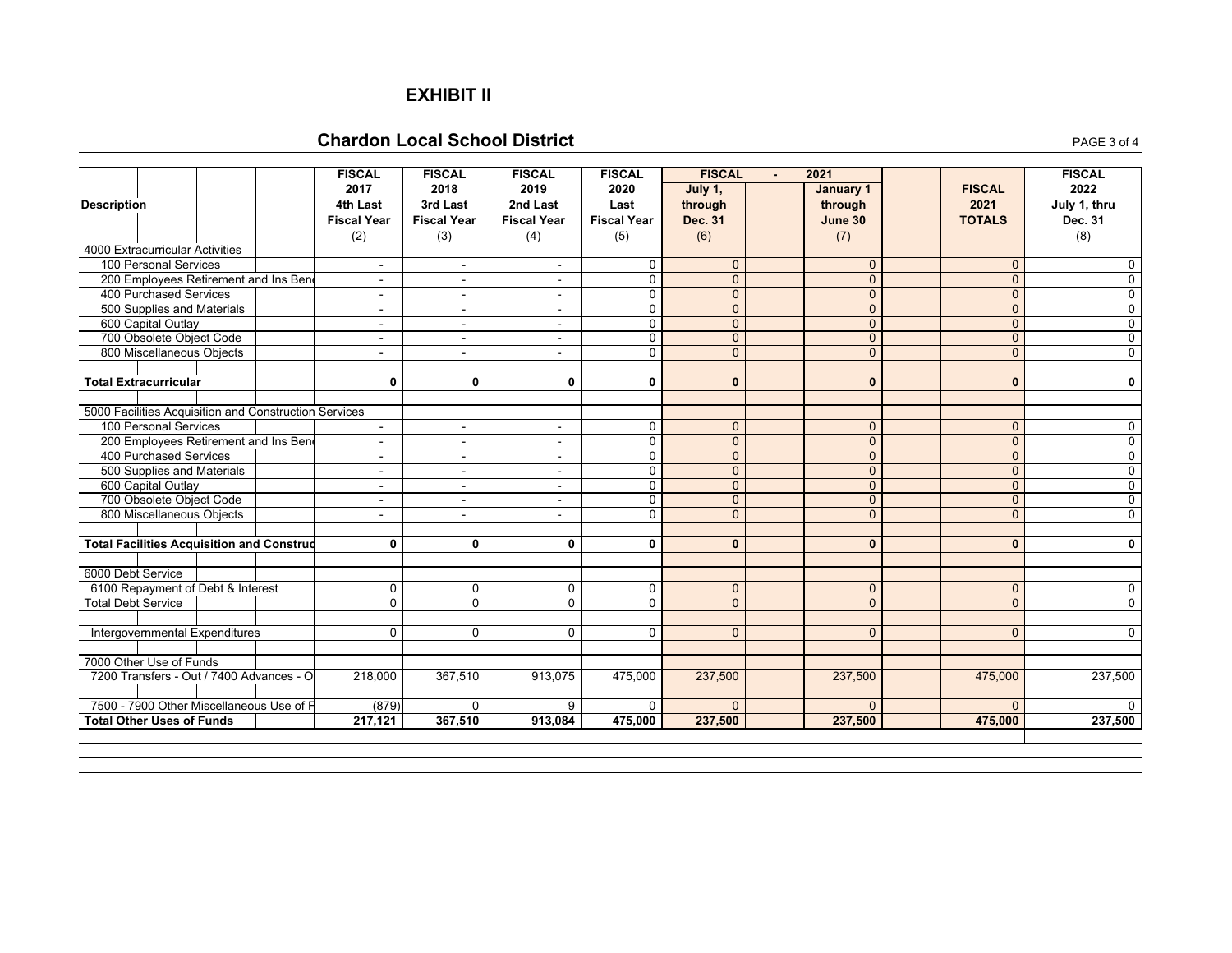### **EXHIBIT I**

### **Chardon Local School District**

| <b>Description</b>              |                                               | <b>FISCAL</b><br>2017<br>4th Last<br><b>Fiscal Year</b><br>(2) | <b>FISCAL</b><br>2018<br>3rd Last<br><b>Fiscal Year</b><br>(3) | <b>FISCAL</b><br>2019<br>2nd Last<br><b>Fiscal Year</b><br>(4) | <b>FISCAL</b><br>2020<br>Last<br><b>Fiscal Year</b><br>(5) | <b>FISCAL</b><br>July 1,<br>through<br>Dec. 31<br>(6) | 2021 | January 1<br>through<br>June 30<br>(7) | <b>FISCAL</b><br>2021<br><b>TOTALS</b> | <b>FISCAL</b><br>2022<br>July 1, thru<br>Dec. 31<br>(8) |
|---------------------------------|-----------------------------------------------|----------------------------------------------------------------|----------------------------------------------------------------|----------------------------------------------------------------|------------------------------------------------------------|-------------------------------------------------------|------|----------------------------------------|----------------------------------------|---------------------------------------------------------|
| <b>Total Expenditures</b>       |                                               | 31,681,570                                                     | 32,585,217                                                     | 32,494,288                                                     | 33,281,588                                                 | 17,272,401                                            |      | 17,272,401                             | 34,544,802                             | 18,029,324                                              |
|                                 | <b>REVENUES OVER (UNDER) EXPENDITUR</b>       | 2,179,983                                                      | 1,596,445                                                      | 2,906,567                                                      | 2,537,736                                                  | 884,311                                               |      | 884,311                                | 1,768,623                              | 229,743                                                 |
|                                 | Beginning Fund Cash Balance                   | 5,914,166                                                      | 8,094,149                                                      | 9,690,594                                                      | 12,597,161                                                 | 15,134,897                                            |      | 16,019,209                             | 15,134,897                             | 16,903,520                                              |
| <b>Ending Cash Fund Balance</b> |                                               | 8,094,149                                                      | 9,690,594                                                      | 12,597,161                                                     | 15,134,897                                                 | 16,019,209                                            |      | 16,903,520                             | 16,903,520                             | 17,133,264                                              |
|                                 | Estimated Encumbrances (outstanding year      | 637,617                                                        | 512,035                                                        | 203,359                                                        | 500,000                                                    | 500,000                                               |      | 500,000                                | 500,000                                | 500,000                                                 |
|                                 | <b>Estimated Reservations of Fund Balance</b> |                                                                |                                                                | 0                                                              | 0                                                          | $\Omega$                                              |      |                                        | $\Omega$                               | 0                                                       |
|                                 | <b>Estimated Ending Unencumbered Fund B</b>   | 7,456,532                                                      | 9,178,559                                                      | 12,393,802                                                     | 14,634,897                                                 | 15,519,209                                            |      | 16,403,520                             | 16,403,520                             | 16,633,264                                              |

**T**  $\blacksquare$